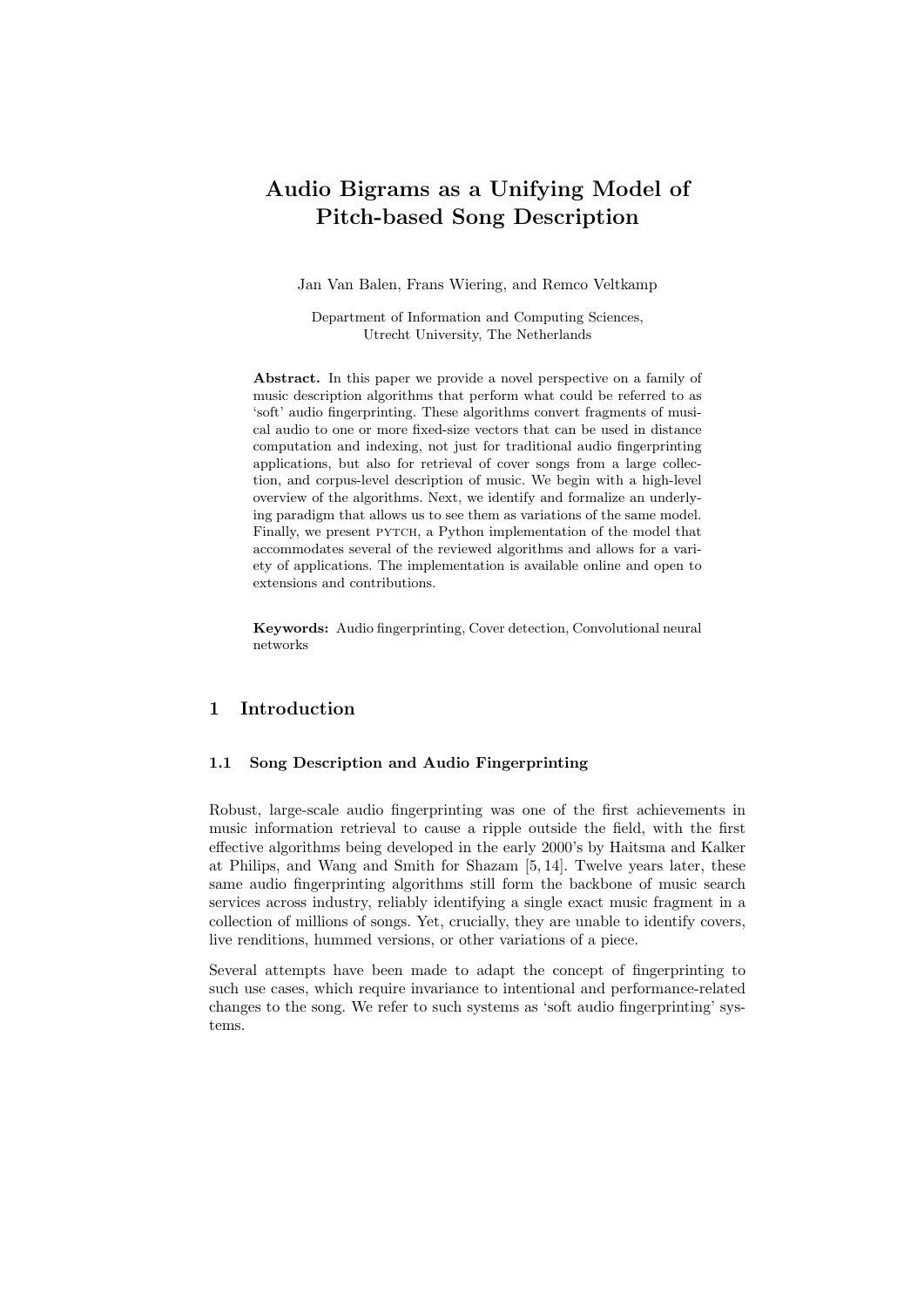In this broadened interpretation, fingerprinting can be defined as any reduction of a large audio object to a compact, representative digest. Classic fingerprinting systems like  $Shazam<sup>1</sup>$  and  $Sound<sup>2</sup>$  use such representations to identify short musical fragments, by matching the fingerprint of the unlabeled fragment to a large reference database. State-of-the-art algorithms for audio fingerprinting produce fingerprints with a high degree of robustness to noise, compression and interference of multiple signals [4] and perform matching of fingerprints very efficiently.

An important distinction between this notion of fingerprinting and other kinds of document retrieval, is the fixed size of the representations and the use of an index to store them. Consider for example what is seen as the most challenging of song retrieval applications: cover song detection. Several strategies for the retrieval of cover songs exist, yet only a few of these strategies use indexing. Most, including the best-performing systems, rely on alignment to assess the similiarity for every pair of songs. Since alignment is expensive, and direct comparison of songs results in search times linear with the size of the dataset, alignment-based algorithms are not a good solution for large-scale cover song retrieval [6]. Unfortunately, of all index-based cover song retrieval algorithms proposed so far, none have reached performance numbers close to those of the alignment-based systems.

Admittedly, the situation for some related tasks, such as query by humming, is better. There is little information about the exact workings of commercial services such as Soundhound's MIDOMI<sup>3</sup>, but they work. However, they are generally understood to rely on matching (alignment or otherwise) of simplified contours of melodies sung by volunteers, rather than matching hummed melodies with a song's original audio, which remains an unsolved problem. By and large, the continuing prevalence of alignment-based methods illustrates the need for a fresh perspective on fingerprinting.

### 1.2 Contribution and Outline

In this paper, we introduce a unifying perspective on current song description strategies by pointing out some essential commonalities. We then propose a general model of song-level music description, that accomodates a large family of approaches, including some of the existing ones. We argue that the fingerprinting architecture proposed in this paper has the potential to produce both very complex and very interpretable musical representations. Finally, we present an implementation of the proposed computational pipeline that can be used for the comparison of fingerprints, and for song and corpus description in general, alongside an example experiment that illustrates its use.

 $<sup>1</sup>$  http://www.shazam.com/</sup>

 $^2$  http://www.soundhound.com/

<sup>3</sup> http://www.midomi.com/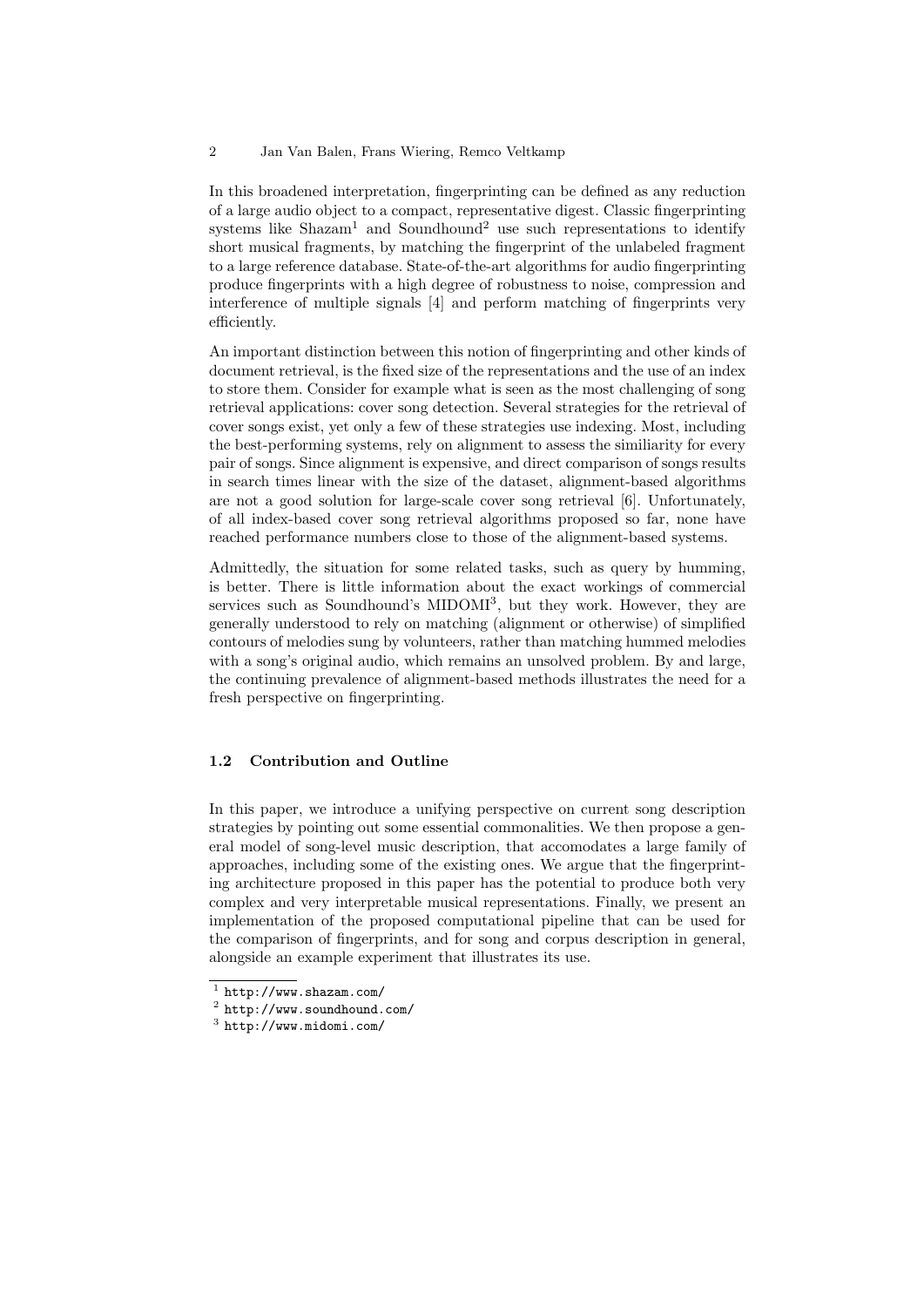First, however, we succinctly review a number of fingerprinting and soft fingerprinting techniques, beginning with the seminal 'landmark-based' strategy originally proposed by Wang.

## 2 Overview of Audio Fingerprinting and Soft Audio Fingerprinting Algorithms

#### 2.1 Landmark-based fingerprinting

Like most fingerprinting systems, Wang's system includes an extraction and a matching component [14]. In the extraction component, a piece of audio is first converted to a spectrogram. The most prominent peaks in the spectrogram are detected and paired based on proximity. Pairs of peaks are called landmarks, and can be fully described by 4 parameters: the frequencies of the peaks, a start time, and the time interval between the peaks. In a last step, the two peaks frequencies and time interval are combined into a hash code for efficient lookup. The reference database is constructed by storing all hashes for a collection of songs into an index, where each hash points to the landmark start time and a song ID.

In the matching stage, a query is passed to the system. Its landmarks and corresponding hashes are computed. Any matching landmarks from other songs are then retrieved from the reference database, with their corresponding start time and song ID. Note that this can be done in constant time. In the last step, the systems determines for which landmarks the start times are consistent between query and candidate, and the song with most consistently matching landmarks is returned as the result.

## 2.2 Constant-Q-based Fingerprinting

At least three systems in the literature have succesfully applied Wang's ideas to spectrograms for which the frequency axis is divided into logarithmic rather than linearly spaced bins [3,10,13]. Such spectral representations are generally referred to as constant-Q transforms. All three systems aim to produce fingerprints that are robust to pitch shifting, a tranformation of musical audio that is often applied by DJ's at radio stations and in clubs. The system by Van Balen specifically aims to identify cases of sampling, a compositional practice in which pieces of recorded music are transformed and reused in a new work. In each case, the idea is that the constant-Q spectrogram preserves relative pitch.

#### 2.3 Chroma- and Melody-based Fingerprints

Other soft audio fingerprintinging systems are simpler in concept and resemble Wang's original strategy a little less, among them a procedure proposed by Kim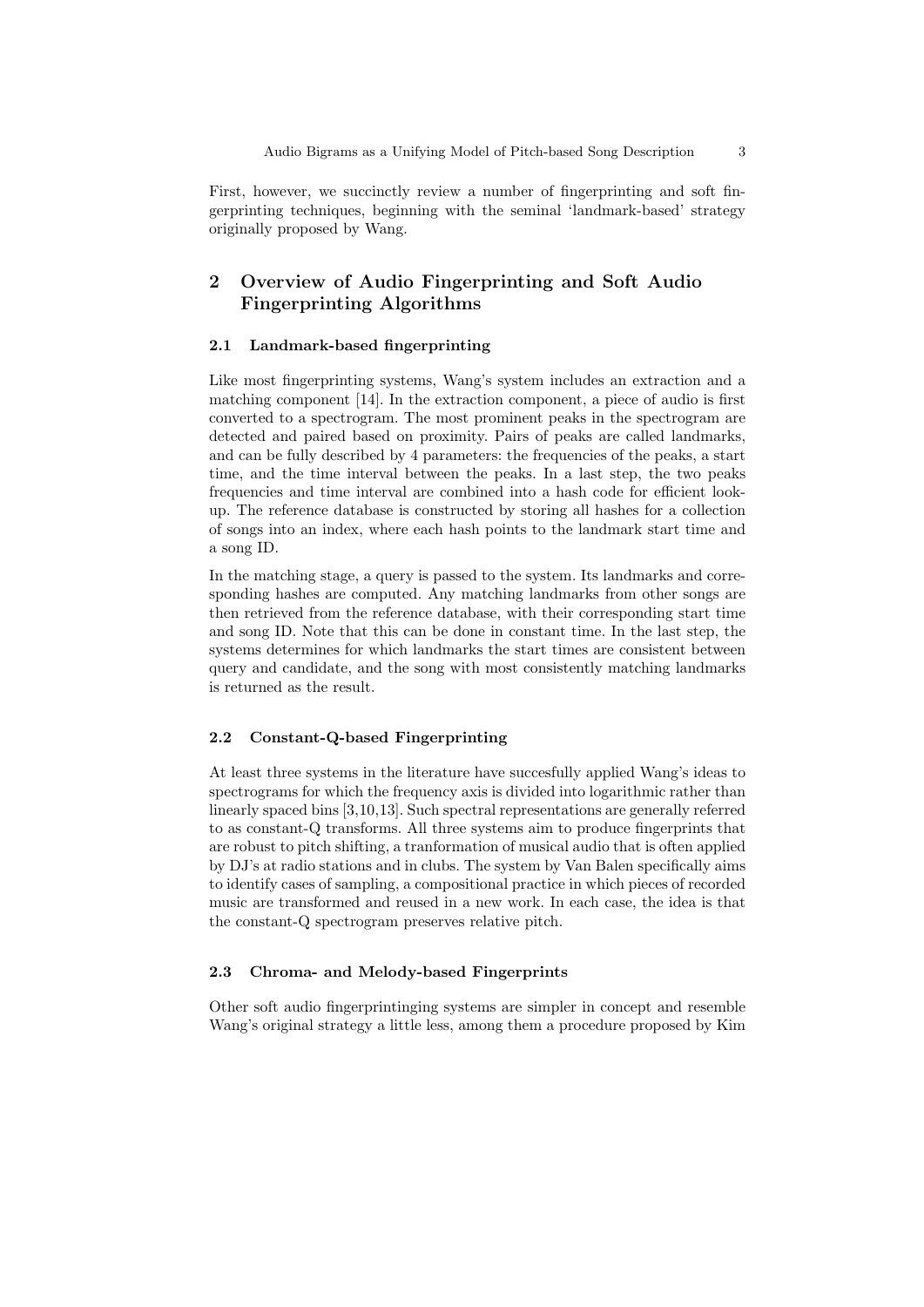et al. [7]. This system takes 12-dimensional chroma and delta chroma features and computes their  $12 \times 12$  covariance matrices to obtain a global fingerprint for each song. This relatively simple strategy achieves good results on a test set of classical music pieces. A later extension by the same authors introduces the more sophisticated 'dynamic chroma feature vectors', which roughly describe pitch intervals [8].

A similar family of fingerprints was proposed by Van Balen in [12]. Instead of the covariance matrix, the correlation matrix of the chroma features is used. The feature is also  $12 \times 12$  in size. Compared to the covariance, correlation coefficients introduce more invariance to the overall ubiquity of a pitch; it picks up less occurence and more actual concurrence. A second fingerprint is based on the melody as extracted by a melody estimation algorithm, and aims to measure transitions in melodic pitch. The fingerprint counts co-occurrence of pitches given a certain maximum offset in time, respecting order.

The above fingerprints proposed in [7] and [12] can be seen as a continuous-time, audio-domain analogues of bigram representations often used in symbolic music research. Bigrams are pairs of objects, typically letters or words in a text or notes in a score. Distributions of bigrams have been succesfully used to model pitch-related expectations [11] and the evolution of style in Western classical music [9].

#### 2.4 Jumpcodes and the 2D Discrete Fourier Transform

Two studies by Bertin-Mahieux and others have taken the idea of fingerprinting and applied it to truly large-scale retrieval of cover songs. The first study aims to discover to which extent the landmark-based approach can be used with 12 dimensional chroma instead of the spectrogram. In an evaluation using the very large Million Song Dataset (MSD), the approach was found to be relatively unsuccesful [1, 2].

The second study therefore follows an entirely different approach. Beat-aligned chroma features are transformed using the two-dimensional Discrete Fourier Transform (DFT), to obtain a compact summary of the song that is somewhat hard to interpret, but roughly encodes recurrence of pitch intervals in the time domain [2]. Since only the magnitudes of the Fourier coefficients are used, this '2DFTM' approach is robust to both pitch shifting and tempo changes by design. Results are modest with a mean average precision in the MSD in the order of 0.03, but formed the state-of-the art in scalable cover song retrieval at the time.

Humphrey et al. have taken this idea further by applying a number of feature learning and dimensionality reduction techniques to the above descriptor, with the aim to construct a sparse geometric representation that is more robust against the typical variations found in cover songs [6]. The method performs an initial dimensionality reduction on the 2DFTM features, and then uses the resulting vectors to learn a large dictionary (using  $k$ -means clustering), to be used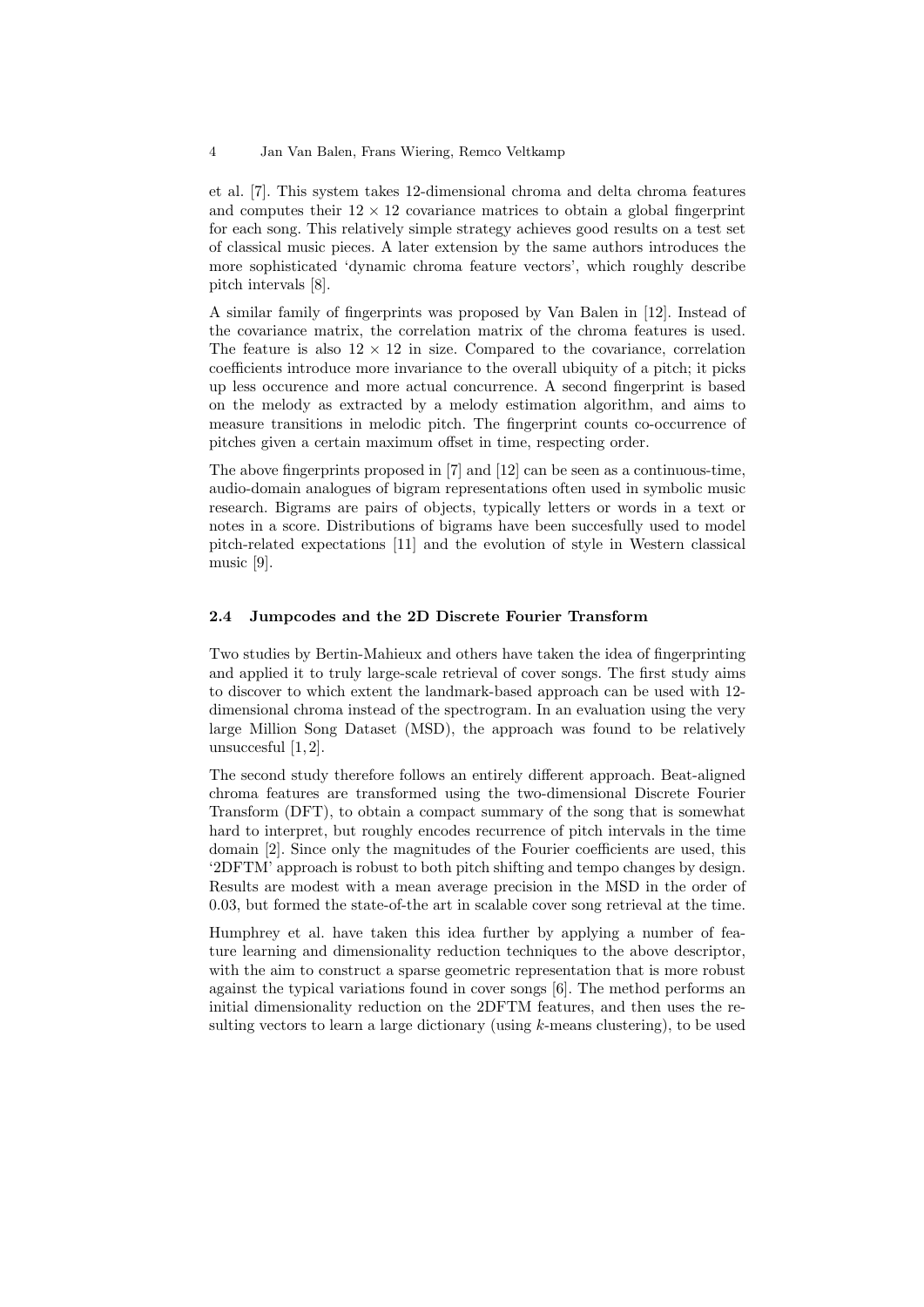as a basis for a higher-dimensional but sparser representation. Finally, supervised Linear Discriminant Analysis (LDA) is used to learn a reduced embedding optimized for cover song similarity. Their method achieves an increase in precision, but not in recall.

## 3 Unifying Model

#### 3.1 Fingerprints as Audio Bigrams

The song description model we propose in this paper builds on the following observation: many of the fingerprinting methods listed in the previous section can be reduced to a combination of detecting salient events in a time series, and pairing these over different time scales to obtain a set of bigram distributions.

The paradigm identified here will be referred to as the audio bigram paradigm of fingerprinting. We propose the following formalisation:

The audio bigram model is a fingerprinting paradigm in which a system

- 1. extracts salient events from a multidimensional time series  $M$ , to produce a time series  $P$  of lower density,
- 2. computes co-occurrences of the events in  $P$  over  $K$  different timescales, to produce a fixed-size fingerprint F.

We proceed to show how the example systems from section 2 can easily be mapped to the above formulation of the model.

For the case of the Wang's landmark approach, the salient events are peaks in the linear spectrum  $(M = DFT$  magnitudes), and the time scales for pairing are a set of fixed, linearly spaced offsets up to a maximum horizon  $\Delta t$ .

$$
\tau = 1, 2 \dots \Delta t,
$$

yielding a set of i peak bigram distributions for the total of the fragment.

The constant-Q and chroma landmark-based systems reviewed above are essentially analoguous, with salient events as peaks in the logarithmic spectrum  $(A =$ CQT) and beat-aligned chroma features, respectively.

For the case of the melody bigrams, the salient events are pitch activations pertaining to the melody and the time scale for pairing is a single range of offsets

$$
\tau \in (1, \Delta t).
$$

Chroma (and delta chroma) covariance and correlation matrix features are even simpler under this paradigm: pitch activations are only paired if they are simultaneous, i.e.  $\tau = 0$ .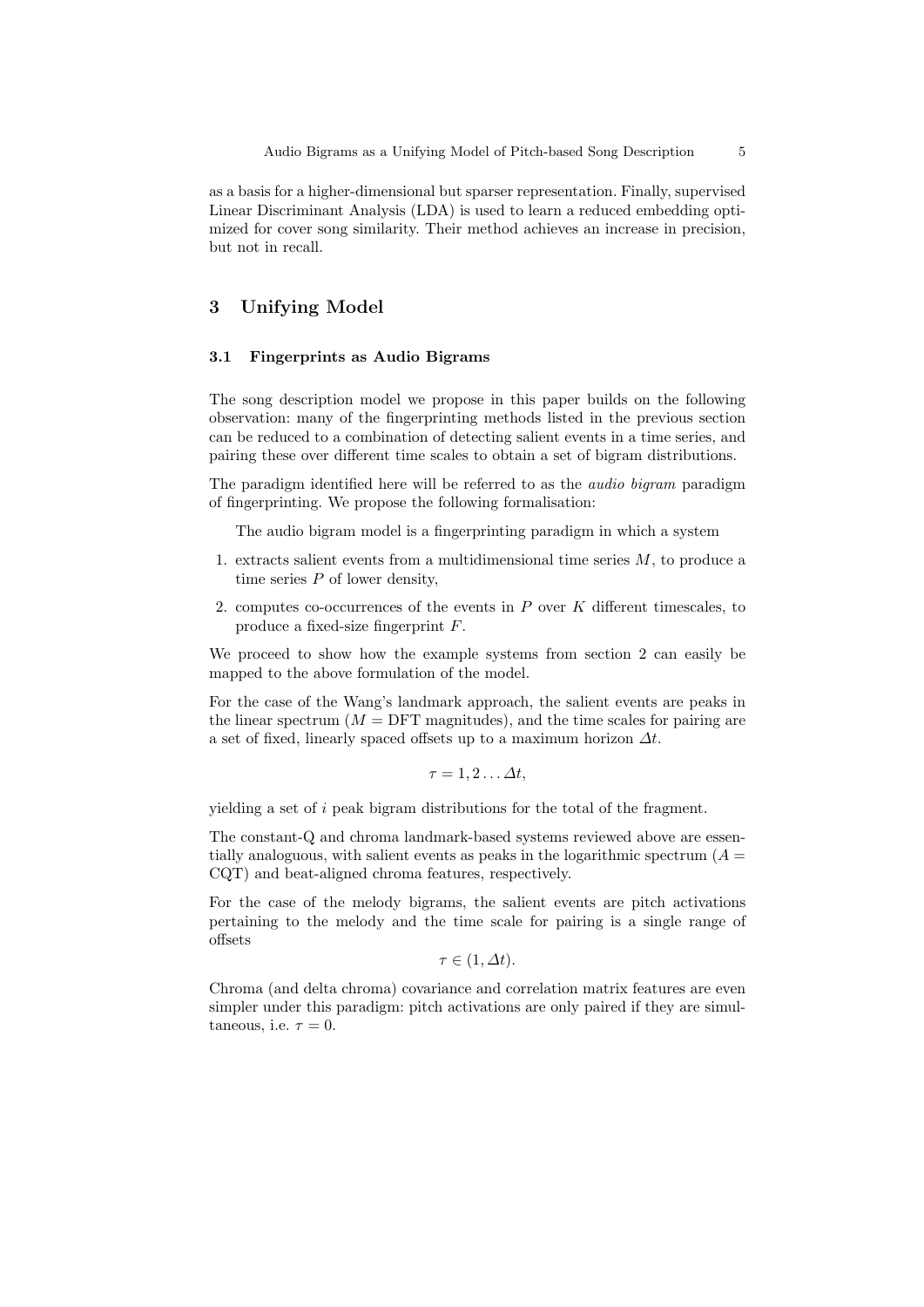The only approaches that don't seem to be accommodated at first sight, are Bertin-Mahieux and Humphrey's algorithms based on the 2D Fourier transform. In the remainder of this section, we will show that:

- a formulation of the audio bigram model exists that has the additional advantage of easily being vectorized (expressed as vector and matrix operations, for efficient computation),
- the vectorized model is conceptually similar to the 2D Fourier transform approach to cover song fingerprinting,
- the model is closely related to convolutional neural network architectures and can be used for feature learning.

It is good to point out that the model will not accommodate all of the algorithms completely. Notably, in the adaptation of landmark-based fingerprinting as described here, some of the time information of the landmarks is lost, namely, the start time of the landmarks. We believe this can ultimately be addressed, $4$  but currently don't foresee any such adaptation, as the primary aim at this stage is to explore and evaluate the commonalities between the algorithms.

#### 3.2 Efficient Computation of Audio Bigrams

In this section, we further formalize the model and characterize its computational properties by proposing a vectorized reformulation. Vectorized computations are expressed in terms of matrices and vectors, and are crucial in optimizing computational performance. The first step to be examined is the detection of salient events.

Salient Event Detection In its simplest form, we may see this component as a peak detection operation, where we define peak detection as the transformation that sets a matrix cell to 1 if its value is greater than any of the values in its immediate surroundings, and 0 otherwise.

Peak detection may be vectorized using dilation. Dilation, denoted with ⊕, is an operation from image processing, in which the value of a pixel in an image or cell in a matrix gets set to the maximum of its surrounding values. Which cells or pixels constitute the surroundings is specified by a small binary mask or 'structuring element'.

Given a masking structure  $S_m$ , a complete mask for X is given by  $S_m \oplus X$  and peaks P are those positions in X where  $X = S_m \oplus X$ . More precisely,

$$
P = h(X - S_m \oplus X)
$$

<sup>&</sup>lt;sup>4</sup> e.g. by not extracting one global fingerprint, but fingerprinting several overlapping segments and pooling the result, cfr. [2, 6]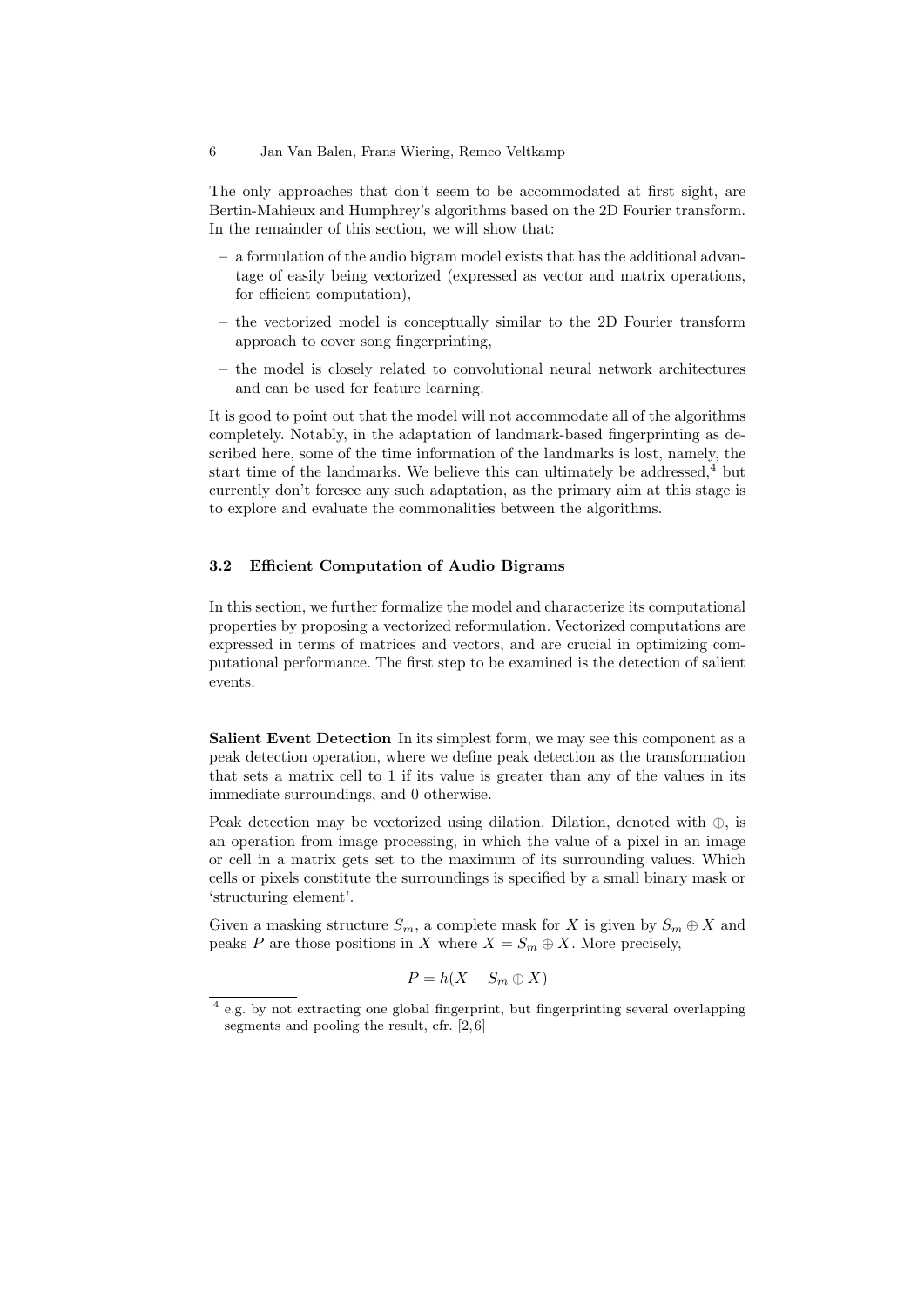where

$$
h(x) = \begin{cases} 1 & \text{if } 1 \ge 0 \\ 0 & \text{otherwise,} \end{cases}
$$

the heaviside (step) function.

As often in image processing, convolution, denoted with ⊗, can be used as well. We get:

$$
P = h(X - S_m \otimes X)
$$

where  $h(x)$  as above, or if we wish to retain the peak intensities,

$$
h(x) = \begin{cases} x & \text{if } x \ge 0 \\ 0 & \text{otherwise,} \end{cases}
$$

the rectification function.

Equivalently, we may write

 $P = h(S \otimes X)$ 

where S is a negative kernel with center 1 and all other values equal to  $-S_m$ , similar to kernels used for edge detection in images (top left in Figure 1).

The latter approach, based on convolution, directly allows for the detection of salient events beyond simple peaks in the time series. Indeed, as in image processing and pattern detection elsewhere, convolutional kernels can be used to detect a vast array of very specific structures ranging, for this model, from specific intervals (e.g. fifths or sevenths) over major and minor triads to interval jumps. See Figure 1 for simplified examples.

$$
\begin{bmatrix} -1 & -1 & -1 & -1 & -1 & -1 \\ 17 & -1 & -1 & -1 & -1 & -1 \\ -1 & -1 & -1 & -1 & -1 & -1 \end{bmatrix} \quad \begin{bmatrix} -1 & -1 & -1 & -1 & -1 & -1 \\ 8 & -1 & 8 & -1 & -1 & -1 \\ -1 & -1 & -1 & -1 & -1 & -1 \end{bmatrix}
$$

$$
\begin{bmatrix} -1 & -1 & -1 & -1 & -1 & -1 \\ 5 & -1 & 5 & -1 & 5 & -1 \\ -1 & -1 & -1 & -1 & -1 & -1 \end{bmatrix} \quad \begin{bmatrix} 5 & -1 & -1 & -1 & -1 & -1 \\ 2 & -1 & 2 & -1 & -1 & -1 \\ -1 & -1 & 5 & -1 & -1 & -1 \end{bmatrix}
$$

Fig. 1. Examples of event-detecting kernels. Rows are time frames, columns can be thought of as pitch classes or frequency bins. Clockwise, they would roughly detect edges or single peaks, a two-semitone interval sounding together, a two-semitone jump, and a triad.

Co-occurrence Detection Co-occurrence computations can be vectorized just as easily. Consider that the correlation matrix of a multidimensional feature can be written as a matrix product:

$$
F = P^T P
$$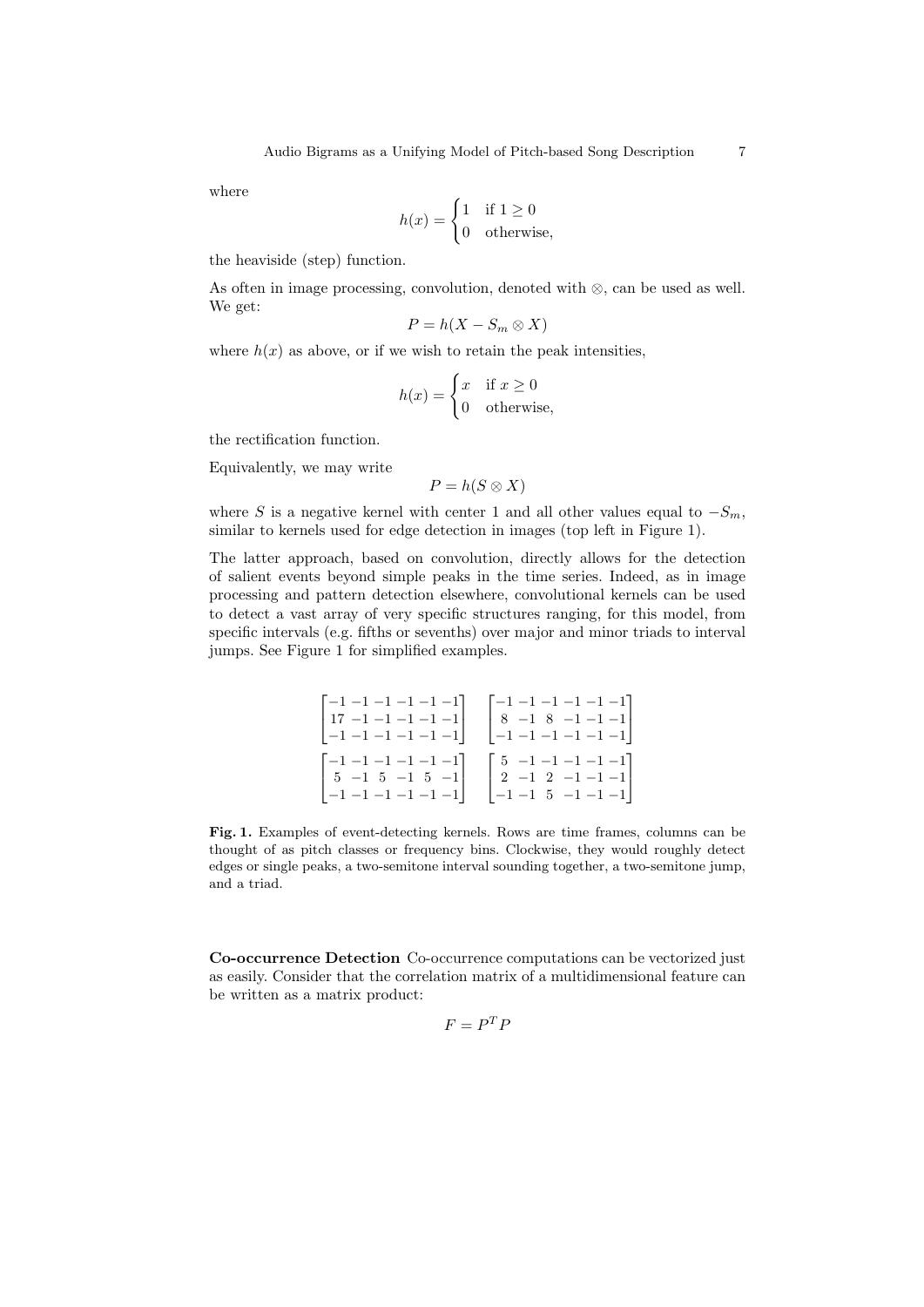where  $P$  has been normalized by subtraction of the mean and dividing by the standard deviation (for each dimension). The resulting fingerprint measures the co-occurrence of harmonic pitch classes.

When a certain time window for pairing needs to be allowed, one efficient approach is to apply dilation or convolution prior to the matrix multiplication.

In this case, the structuring element we need is a binary column matrix (size along the pitch dimension is one) of length  $\Delta t$ , denoted T. The melody cooccurrence feature can be defined as

$$
F = P^T(T \oplus P)
$$

where  $P$  is a chroma-like matrix containing 1 when a pitch class is present in the melody  $m(t)$  and 0 everywhere else:

$$
P_{t,i} = \begin{cases} 1 & \text{if } m(t) = i, \\ 0 & \text{otherwise.} \end{cases}
$$

To see how the above  $F$  is mathematically equivalent to the proposed co-occurrence matrix, consider that by definition of dilation,

$$
(T \oplus P)_{t,i} = \max_{\tau \in T} (P_{t,i-\tau})
$$

so that

$$
(PT(T \oplus P))_{i,j} = \sum_{t} (P_{t,i} * \max_{\tau \in T} (P_{t,j-\tau}))
$$

which, for a binary melody matrix  $P$  based on the melody  $m(t)$ , translates to

$$
F_{i,j} = \sum_{t} \max_{\tau \in T} \begin{cases} 1 & \text{if } m(t) = i \text{ and } m(t + \tau) = j, \\ 0 & \text{otherwise,} \end{cases}
$$

i.e. the standard definition of the co-occurrence matrix over discrete one-dimensional data.

Alternatively, convolution can be applied, and we get

$$
F = P^T(T \otimes P)
$$

or

$$
F_{i,j} = \sum_{t} \sum_{\tau \in T} \begin{cases} 1 & \text{if } m(t) = i \text{ and } m(t + \tau) = j, \\ 0 & \text{otherwise,} \end{cases}
$$

provided S is again binary.

The difference between these two types of co-occurrence matrix is small for sufficiently sparse M, in which case the maximum and the sum over  $\tau \in T$ are on the order of 1. This is generally true for natural language data, the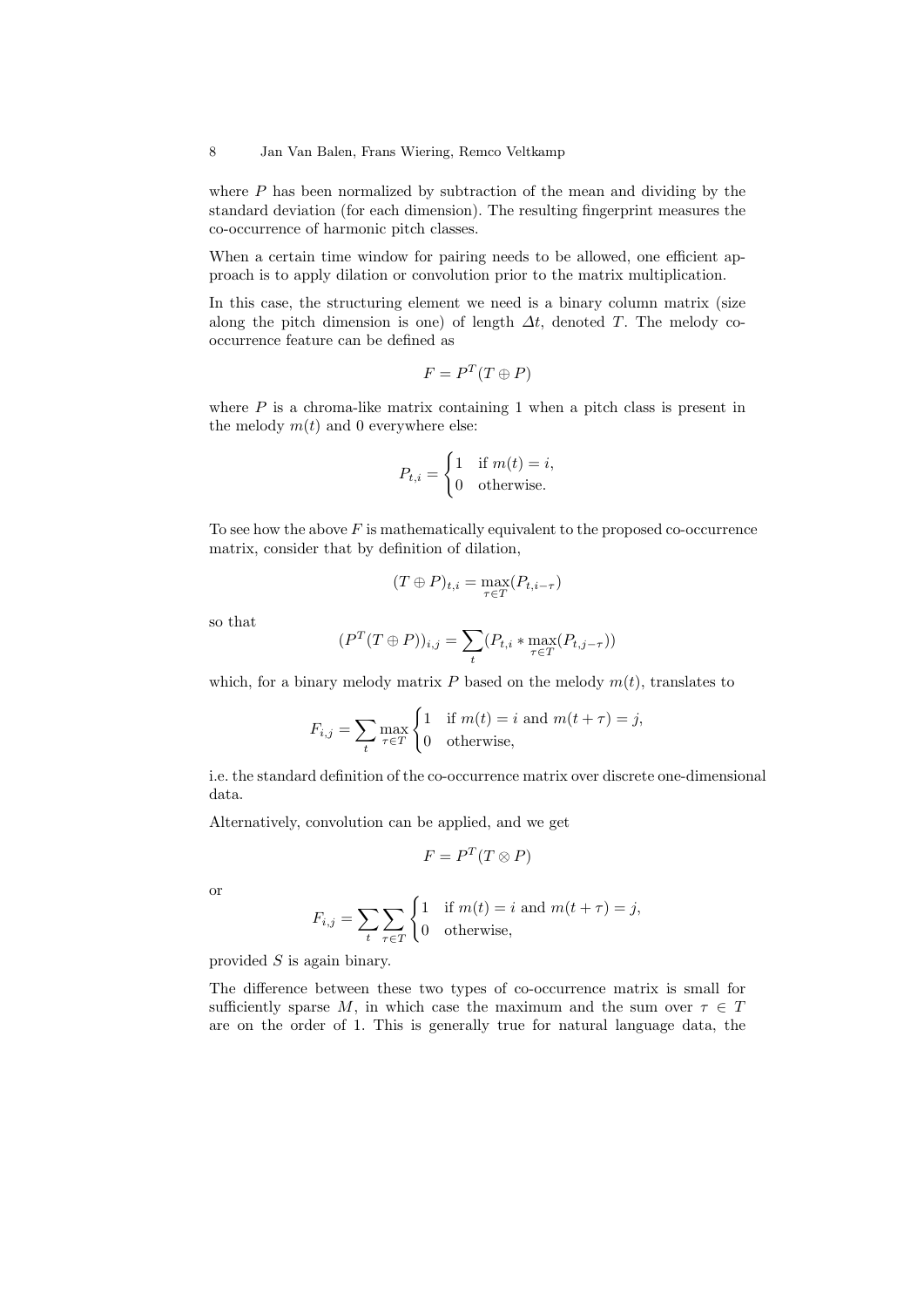context in which co-occurrence matrices were first used. It may also hold for the peak constellations used in classic landmark-based audio fingerprinting. For more general, dense matrices, the convolution-based  $F$  will scale with the density of M while the dilation-based  $F$  will not. This underlines the advantage of sparsity in the extraction of P.

We conclude that the pairing of salient events over different time scales can be completely vectorized for efficient computation using image processing techniques such as dilation, convolution or both.

**Summary** Given an input times series X (time frames as rows), a set of n masking structures  $\{S_i\}$  and a set of K structural elements  $\{T_k\}$  specifying the time scale for co-occurrence, we apply

#### 1. salient event detection using

 $-$  convolution with  $S_i$ :

$$
X'(t) = [S_i \otimes X](t) \tag{1}
$$

– rectification:

$$
P(i,t) = h([S_i \otimes X](t)])
$$
\n(2)

 $i=1 \ldots n$ .

2. co-occurrence detection using

– convolution with  $T_k$ :

$$
F(k,i,j) = [PT \cdot (T_k \otimes P)](i,j)
$$
 (3)

 $i, j = 1...n$  and  $k = 1...K$ .

– optional normalization.

so that  $F(k, i, j)$  in fingerprint F encodes the total amount of co-occurrences of  $S_i$  and  $S_j$  over time scale  $T_k$ .<sup>5</sup>

#### 3.3 Audio Bigrams, 2DFTM and Feature Learning

Reviewing the 2D discrete Fourier transform-based approaches we noted how, of all song description features, they aren't the most open to interpretation.

 $^5$  For completeness we point out that the above example only covers cases in which all  $S_i$  have a number of rows equal to that of  $X$ , so that each convolution yields a onedimensional result. In cases where the number of rows in S is smaller, an additional index must be introduced, iterating over the rows of the resulting convolution.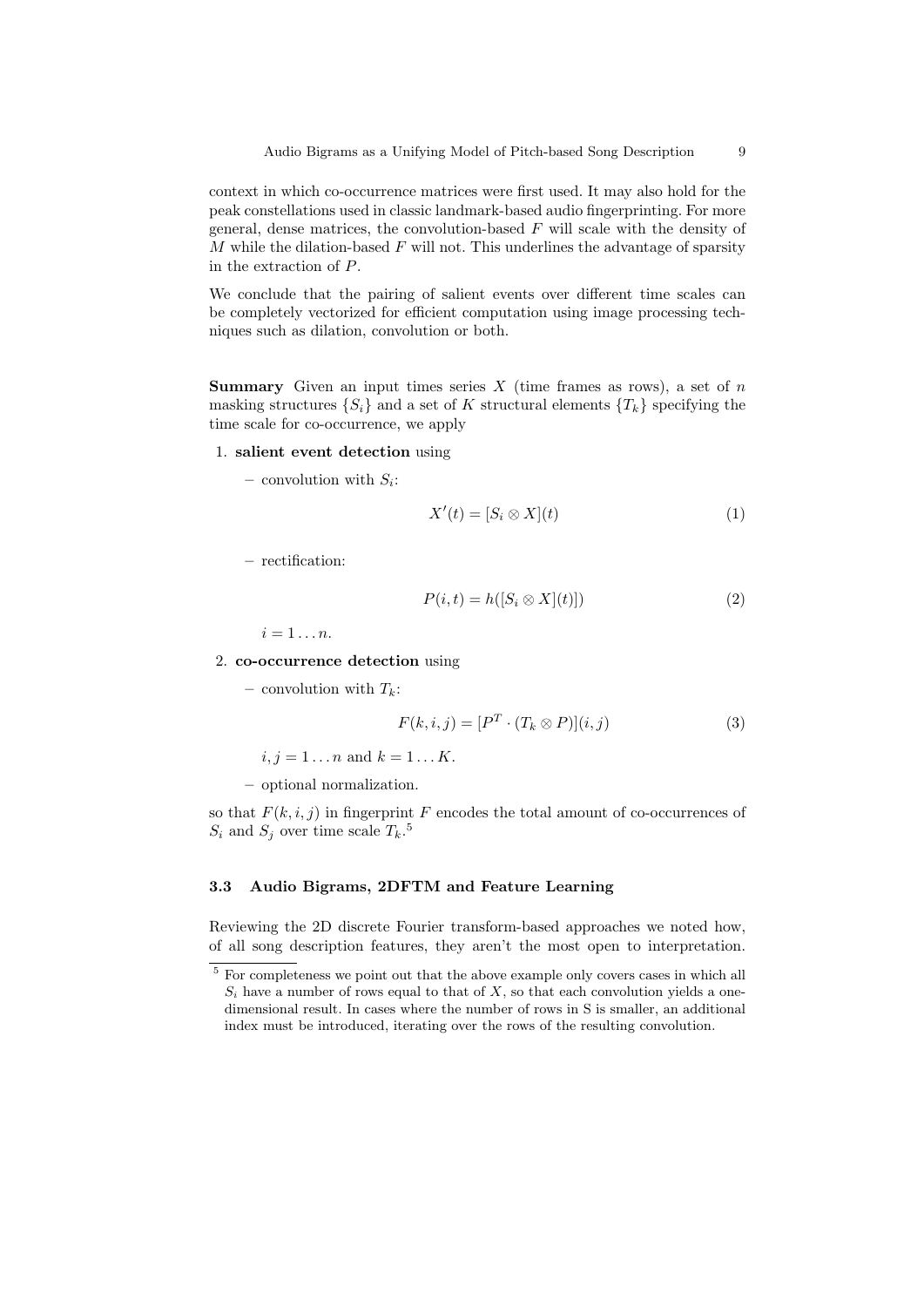The most straightforward intuition behind the output of the 2D Fourier magnitude coefficients over a patch of chroma features, is that it encodes periodic recurrences in both time and pitch class.

The audio bigram model proposed in this paper measures co-occurrences of events given a set of timescales. In other words, its aspires to do just the same as the 2DFTM-based systems, but dropping the periodicity requirement, pinning down the specifics of what kinds of recurrence in time and pitch space are allowed, and linking it to the bigram paradigm that has been succesful in other strands of audio fingerprinting.

Audio Bigrams and Convolutional Neural Networks Last but not least, we demonstrate the most promising aspect of this model, which is its relationship to feature learning systems. Indeed, the above set of transforms is very similar to the architecture of convolutional neural networks as used in computer vision and artificial intelligence.

Convolutional neural networks are a currently popular type of artifical neural networks (ANN) in which a cascade of convolutional filters and non-linear activation functions is applied to an input vector or matrix (e.g. an image). Common non-linear functions include sigmoid functions (e.g. tanh) and the rectification function, used in so-called Rectified Linear Units or ReLU's.

Convolutional neural networks are much like other ANN, in that most of the layers can be expressed as either a linear operation on the previous layer's output or a simple non-linear scaling of the result. The coefficients or 'weights' of these linear operations can be seen as connections between neurons, and make up the majority of the network's parameters. Crucially in ANN, these parameters can be learned given a large dataset of examples.

Learning parameters in the context of variable-length time series presents an extra challenge, since either the output or the number of weights will not be constant. This system circumvents that issue by exploiting the fixed size of the dot product in Equation 3. An important additional advantage of convolutional neural networks over other ANN is that the connections are relatively sparse, and many of the weights are shared between connections, both of which make learning easier.

As it is summarized in section 3.2, the bigram model only consists of convolutions, one non-linear activation function  $h$  and a dot product, making it a a rather simple convolutional network with relatively few parameters.

Audio Bigrams and 2DFTM Finally, because of the convolution-multiplication duality of the DFT, the audio bigram model can be considered the non-Fourier domain analogue of the k-NN-based system proposed by Humphrey, who describes their system as 'effectively performing convolutional sparse coding' [6].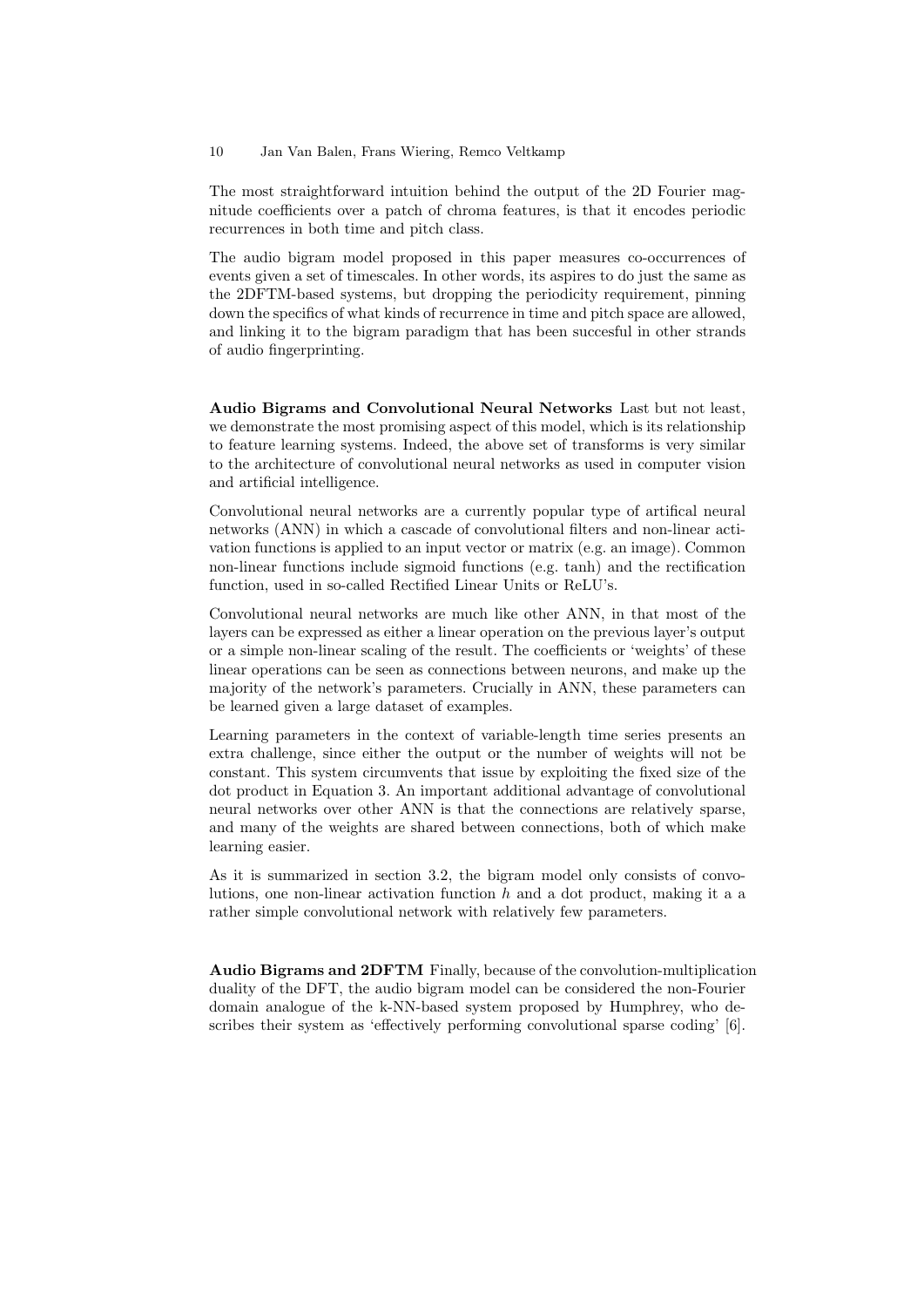Effectively, the differences come down to the use of two complementary smaller kernels instead of one large one, saving in the number of weights.

Future tests will determine whether standard back-propagation-style learning can be used directly for this kind of convolutional architecture. Yet, whatever the outcome, we believe the model is an important first step towards learning convolutional kernels over variabe-length time-series, and learning powerful song descriptors specifically.

## 4 Implementation

#### 4.1 PYTCH



Fig. 2. Class and module structure of the soft audio fingerprinting toolbox PYTCH.

We provide an implementation of the above ideas in the form of PYTCH, Python toolbox for pitch-based song description available at www.github.com/jvbalen/ pytch.

The toolbox builds on three primary classes. A class Song returns several representations including raw features, a fingerprint, or a set of subfingerprints. The Collection class contains a list of songs and returns an instance of Index which contains fingerprints and metadata for a collection in a datastructure that allows for efficient look-up.

Centrally in the toolbox is the fingerprint module, containing the fingerprinting transforms. It contains the feature transforms as layed out in section 3.2, and a set of fingerprinting methods building on these transforms. New transforms and new configurations of the existing architecture can be added here.

On top of this, there is a class Experiment that can be used to evaluate fingerpinting methods, a module for supplementary methods tools, and a plotting module. Figure 2 illustrates the class and module structure of the toolbox.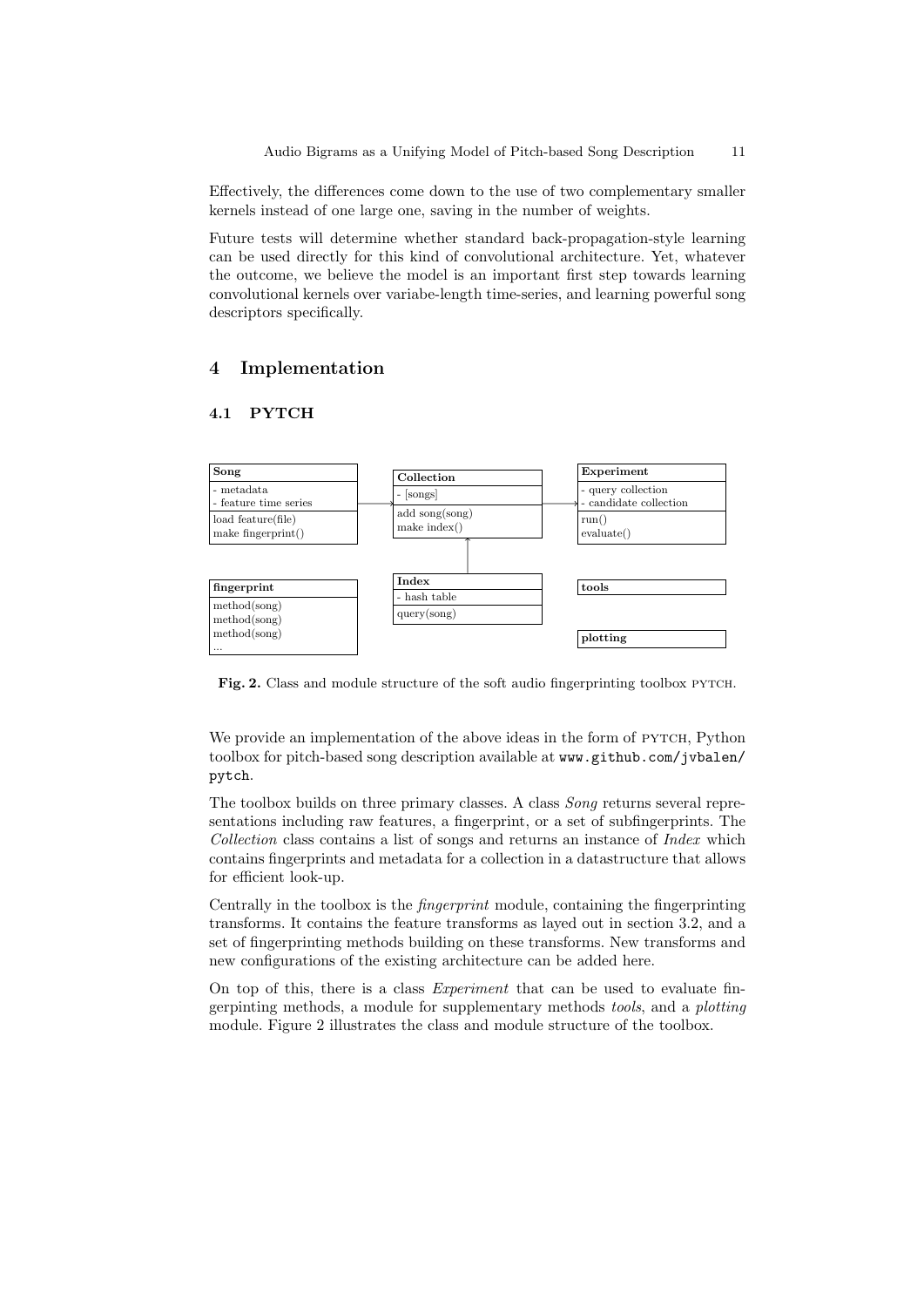#### 4.2 Code Example

In the following (Python) example, an experiment is run on a set of 100 candidates and queries for which the *Song* class has access to a file with chroma base features.

– Songs and their features are loaded upon construction of the Collection objects queries and candidates.

```
import collection as cn
import fingerprint as fp
import experiment as xp
query_ids = range(100)candidate_ids = range(100,200)
queries = cn.Collection(query_ids)
candidates = cn.Collection(candidate_ids)
groundtruth = cn.groundtruth(queries.set, candidates.set)
```
– A fingerprinting function and its parameters are chosen and passed to the object my experiment of the *Experiment* class.

```
fingerprint_type = fp.chromafp
params = \{\text{'win'}: 0.5, \}'normfunction': 'whiten',
 'keyhandling': 'transpose'}
my_experiment = xp.Experiment(queries, candidates,
 groundtruth, fingerprint_type, params)
```
– Finally, the experiment is run. The index class is not used here as the experiment is small enough for the system to compute all pairwise (cosine) distances between the fingerprints.

```
my_experiment.run(distmetric='cosine', evalmetrics=['map'])
print my_experiment.results
```
In most practical uses of this toolbox, it is adviced to set up a new module for one's dataset, overriding the Song, Collection and Experiment constructors to point to the right files.

## 4.3 Example Experiment

We now demonstrate in an example experiment how bigram-based fingerprints can be compared, by testing a number of configurations of the system in a cover song retrieval experiment.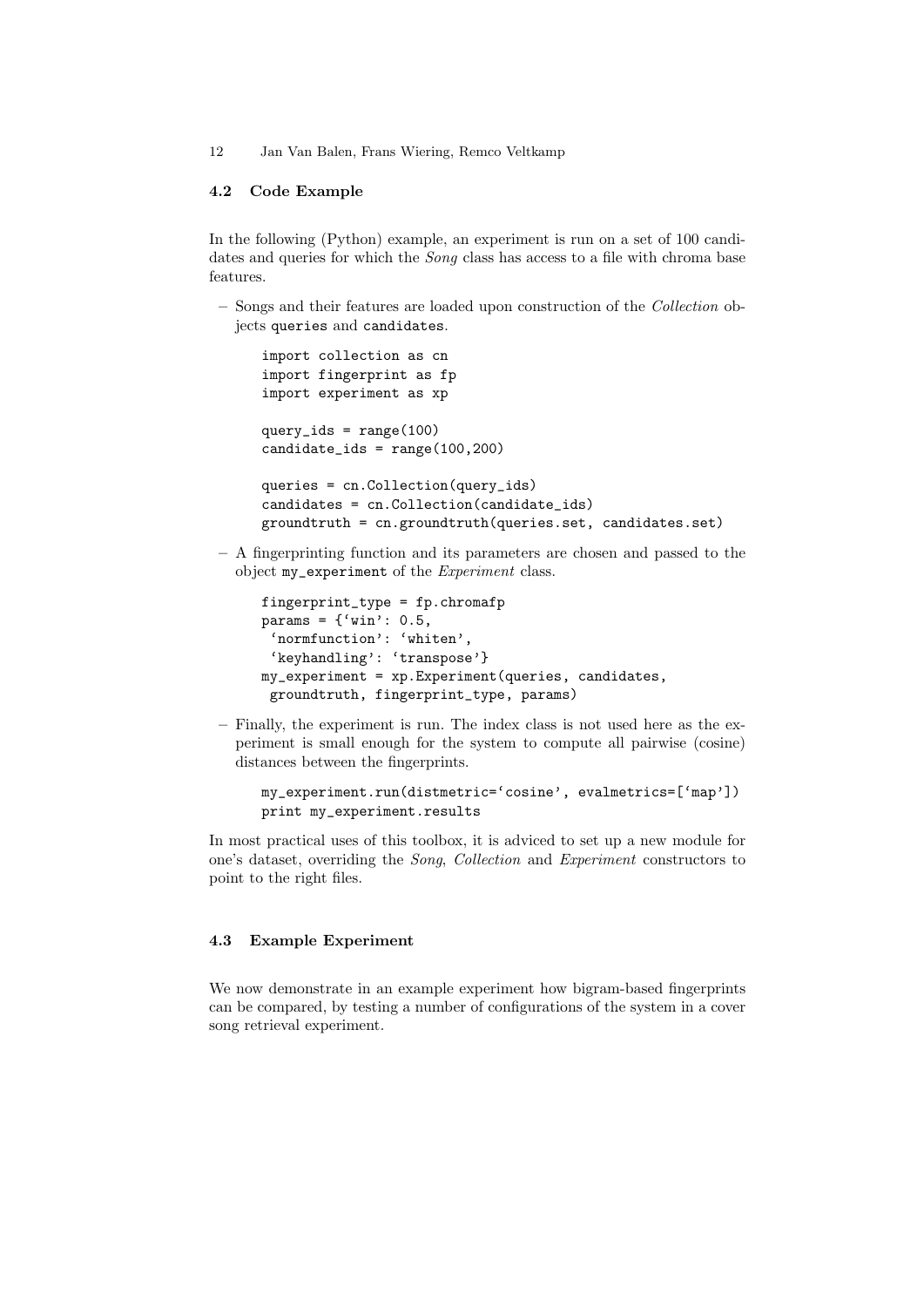As a dataset, we use a subset of the *Second Hand Song* dataset <sup>6</sup> of 1470 cover songs. The subset contains 412 'cover groups' or *cliques*, and for each of these we have arbitrarily selected a song for the query collection. The other 1058 songs constitute the candidate collection. Since the subset is based on the second hand song dataset, we have access to pre-extracted chroma features provided by the Echo Nest. Though not ideal, as we don't know exactly how these features were computed, they make a rather practical test bed for higher-level feature development.

We implemented four bigram-based fingerprints: three kinds of chroma co-occurrence matrices (correlation, covariance, and chroma difference covariance following [7,8,12]), and one chroma landmark system, roughly following [1]. The results, with a description of the kernels  $S$  and  $T$ , are given in Table 1.

| System                       | Mean average precision Precision at $1$ Recall at 5 |      |      |
|------------------------------|-----------------------------------------------------|------|------|
| Random baseline              | .012                                                | .002 | .001 |
| Chroma correlation           | .181                                                | .155 | .097 |
| no $S$ , no $T$              |                                                     |      |      |
| Chroma covariance            | .223                                                | .194 | .112 |
| no $S$ , no $T$              |                                                     |      |      |
| Chroma difference covariance | .114                                                | .107 | .051 |
| S contains $[-1,1]^T$        |                                                     |      |      |
| Chroma landmarks             | .367                                                | .340 | .189 |
| S simple peak detection      |                                                     |      |      |
| $T_k$ of form $[\dots 0, 1]$ |                                                     |      |      |

Table 1. Results table for the example cover song experiment. Chroma landmarks outperform other bigram-type fingerprints.

The chroma landmark strategy was optimized over a small number of parameters:  $T_k$  was settled on a set of length-k arrays where  $k = 1 \dots 16$ . The best length of the peak-detecting matrix  $S$  for the system was found to be 32. Only one peak detection matrix was used.

As can be seen from the table, the chroma landmark system outperforms the other systems. We believe this supports the hypothesis that, starting from the kernels  $S$  and  $T$  that describe this transform, a more powerful representation can be learned. In future work, the above table will be extended with the results for more bigram configurations, and with an evaluation of the learned system proposed in Section 3.3.

 $^6$  http://labrosa.ee.columbia.edu/millionsong/secondhand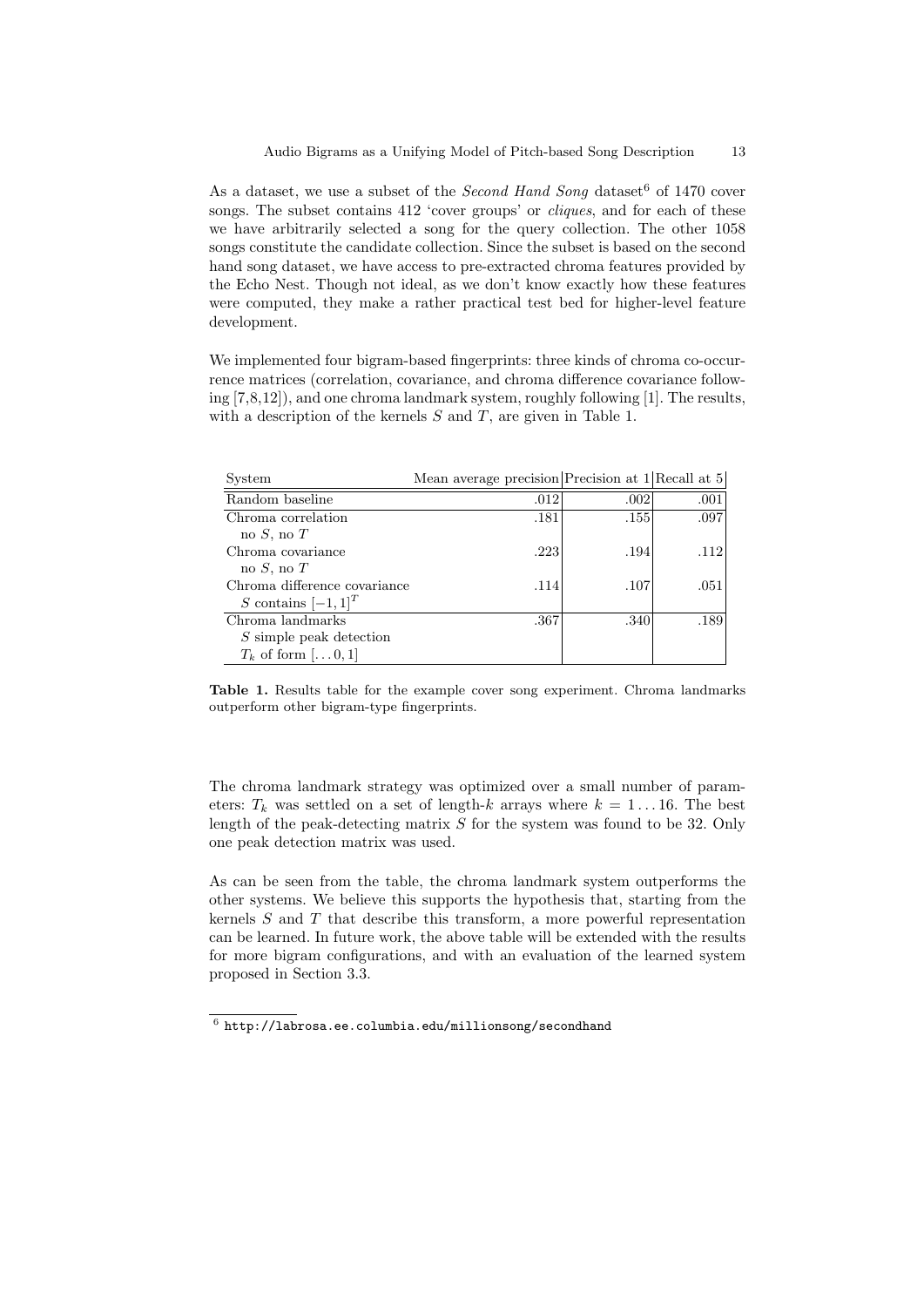## 5 Conclusions and Future Work

We have reviewed a selection of 'soft' audio fingerprinting methods, and described a fingerprinting model that allows to see these methods as variations of the audio bigram paradigm. The audio bigram model measures co-occurrence of prespecified salient events in a multidimensional time series. We have presented an exploration of the computational architecture of the model and showed that can essentially be implemented as a particular type of convolutional neural network. The model can therefore be optimised for specific retrieval tasks using supervised learning. Finally, we have introduced our implementation of the model, pytch.

As future work, we plan a more extensive evaluation of some of the existing algorithms the system is capable of approximating. Standard datasets like the covers80 dataset can be used to compare results to the existing benchmarks. If the results are close to what the original authors have found, pytch may be used to do a comparative evaluation that may include some variants of the model that have not previously been proposed.

We also intend to study the extent to which the convolutional network implementation of the model can be trained, and what kind of variants of the models this would produce. This can be done most easily using the *Second Hand Song* dataset, because a rather large number of train and test data will be required.

Finally, we would like to explore whether higher-order n-grams can be constructed using the same method. A rather straightforward option is to replace the matrix product in Equation 3 with a novel matrix product that takes three or four or more matrices and computes a single result, e.g. for trigrams:

$$
P(X, Y, Z)(i, j, k) = \sum_{n} X(n, i) Y(n, j) Z(n, k).
$$

We believe n-grams could prove useful in adapting more techniques from natural language processing and text retrieval, such as document frequency weighting and topic modeling, to audio data.

### References

- 1. Bertin-Mahieux, T., Ellis, D.P.W.: Large-scale cover song recognition using hashed chroma landmarks. IEEE Workshop on Applications of Signal Processing to Audio and Acoustics pp. 10–13 (2011)
- 2. Bertin-Mahieux, T., Ellis, D.P.W.: Large-Scale Cover Song Recognition Using The 2d Fourier Transform Magnitude. In: Proc. International Society for Music Information Retrieval Conference (ISMIR). pp. 2–7 (2012)
- 3. Fenet, S., Gaël, R., Grenier, Y.: A Scalable Audio Fingerprint Method with Robustness to Pitch-shifting. In: Proceedings of the 12th International Conference on Music Information Retrieval Conference (ISMIR) (2011)